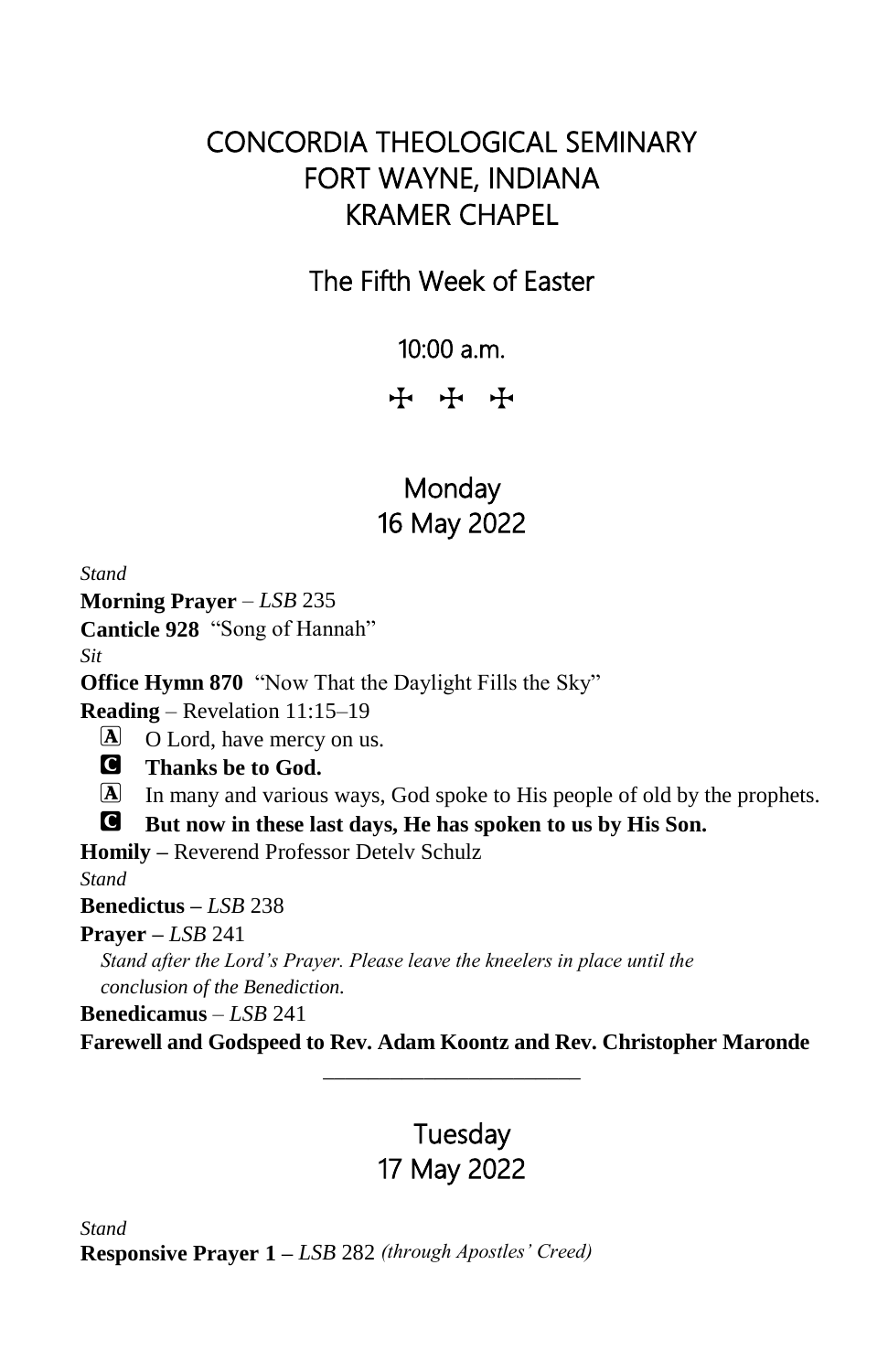### **Psalm 148** (antiphon v.13a)

*The congregation sings the antiphon at the beginning and end of the psalm and after verses 8 and 12.*



Praise the name of the Lord, for his name a-lone is ex-alt-ed.



*Sit*

**Reading** – John 14:1–14

**Homily –** Seminarian John Dolde Fourth Year Class President, CTSFW

**Hymn 861** "Christ Be My Leader" *Stand*

**Versicles and Prayers** – *LSB* 283

*The congregation is seated for the Presentation of the 2022 Graduating Class Gift.* \_\_\_\_\_\_\_\_\_\_\_\_\_\_\_\_\_\_\_\_\_\_\_

> **Wednesday** 18 May 2022

Reverend Roy Olsen Emmaus Lutheran Church, Fort Wayne, Indiana Preacher and Celebrant

*The celebration of the Lord's Supper in Kramer Chapel is under the auspices of St. Paul's Lutheran Church, Fort Wayne, the Rev. Peter Cage, pastor. Communicants at this altar are to be in full confessional fellowship with The Lutheran Church—Missouri Synod. If there are spiritual concerns that may affect your communing here, please contact the Dean of Chapel or Dr. Rast prior to the service. If you are not communing this day but wish to receive a blessing, please cross your arms over your chest as you approach the chancel.*

## Divine Service

Setting One - LSB 151

## **Confession and Absolution** – *LSB* 151 **Introit**

Oh sing to the Lord a new song, for he has done marvelous things!

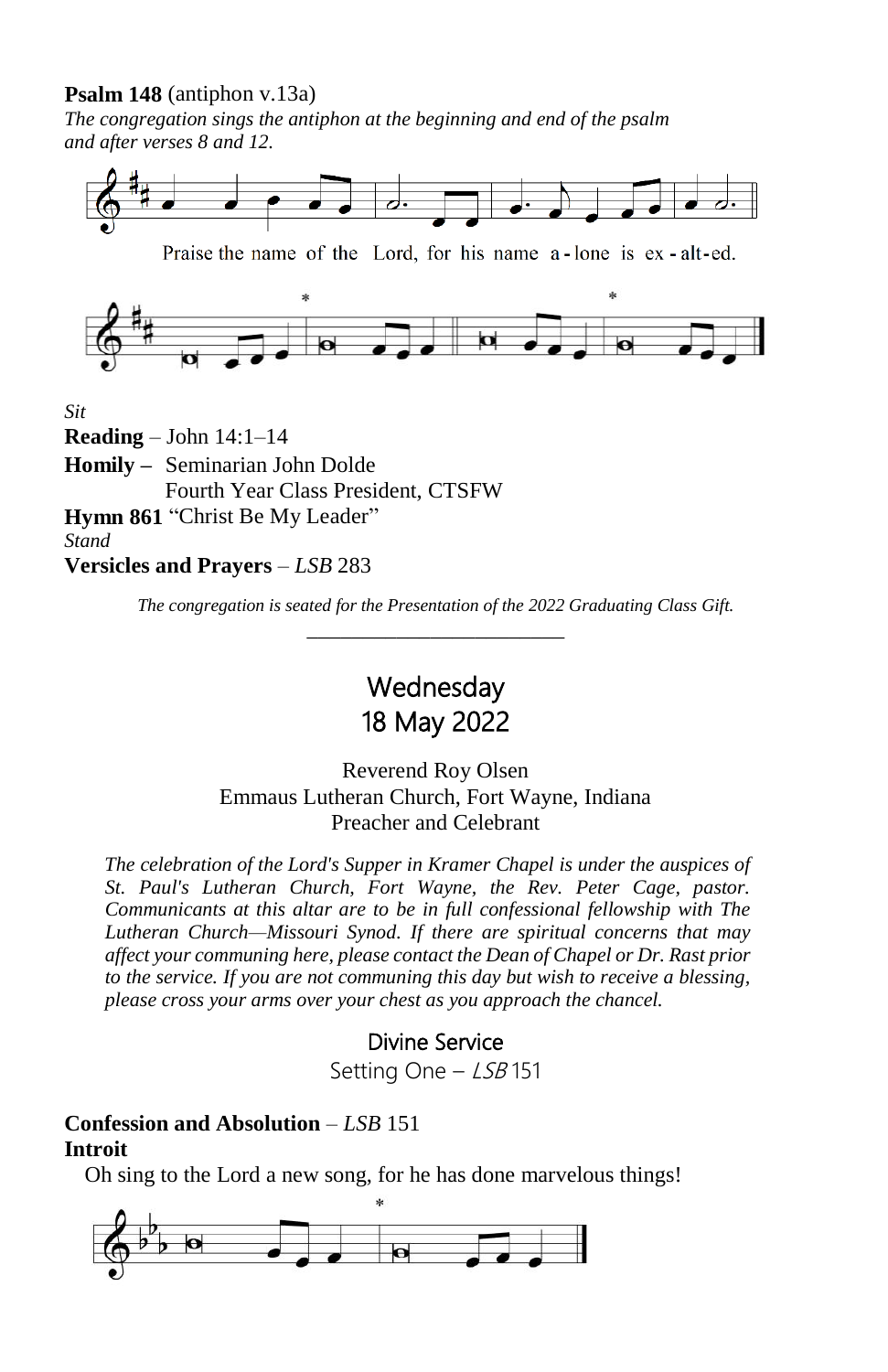The Lord has made known his sal- | vation; he has revealed his righteousness in the sight of the | nations.

### **He has remembered his steadfast love and faithfulness to the house of | Israel. All the ends of the earth have seen the salvation | of our God.**

Make a joyful noise to the Lord, | all the earth; break forth into joyous song and sing | praises!

### **Sing praises to the Lord | with the lyre, with the lyre and the sound of | melody!**

With trumpets and the sound | of the horn make a joyful noise before the | King, the Lord!

**Glory be to the Father and | to the Son and to the Holy | Spirit; as it was in the be- | ginning, is now, and will be forever. | Amen.**

Oh sing to the Lord a new song, for he has done marvelous things!

**Hymn of Praise** "This Is the Feast" **–** *LSB* 155 **Salutation and Collect** – *LSB* 156 *Sit* **First Reading** – Revelation 21:1–7 *Stand*

**Alleluia and Verse** *(LSB 952)*



*Verse:* We know that Christ being raised from the dead will never die again; death no longer has dominion over him. *Refrain*

### **Holy Gospel** – John 16:12–22 **Alleluia and Verse**

*The congregation repeats the alleluia refrain above before and after the following verse:*

*Verse:* If anyone loves me, he will keep my word, and my Father will love him, and we will come to him and make our home with him. *Refrain.*

**Sermon** *Stand* **Nicene Creed –** *LSB* 158 **Prayer of the Church Offertory** – *LSB* "What Shall I Render to the Lord" **Service of the Sacrament –** *LSB* 160